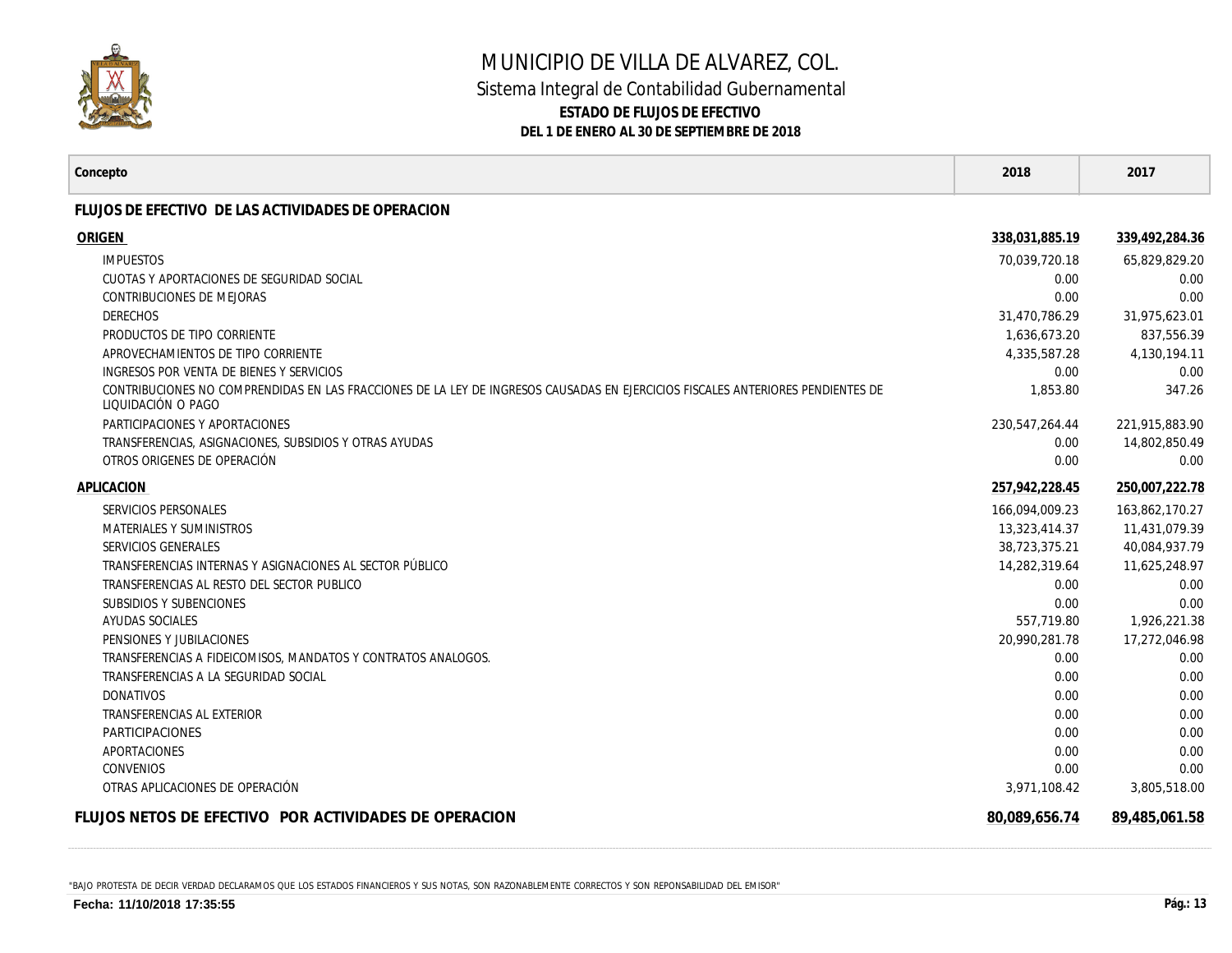

## MUNICIPIO DE VILLA DE ALVAREZ, COL. Sistema Integral de Contabilidad Gubernamental **ESTADO DE FLUJOS DE EFECTIVO DEL 1 DE ENERO AL 30 DE SEPTIEMBRE DE 2018**

| Concepto                                                                        | 2018                          | 2017                          |
|---------------------------------------------------------------------------------|-------------------------------|-------------------------------|
| FLUJOS DE EFECTIVO DE LAS ACTIVIDADES DE INVERSION                              |                               |                               |
| <b>ORIGEN</b><br>BIENES INMUEBLES, INFRA ESTRUCTURA Y CONSTRUCCIONES EN PROCESO | 10,195,426.71<br>907,380.88   | 3,614,085.82<br>1,542,128.24  |
| <b>BIENES MUEBLES</b>                                                           | 0.00                          | 1,290,000.00                  |
| OTROS ORIGENES DE INVERSION                                                     | 9,288,045.83                  | 781,957.58                    |
| APLICACION<br>BIENES INMUEBLES, INFRA ESTRUCTURA Y CONSTRUCCIONES EN PROCESO    | 16,861,406.07<br>8,876,500.25 | 15,243,900.63<br>8,369,028.78 |
| <b>BIENES MUEBLES</b>                                                           | 4, 163, 472. 64               | 3,632,454.07                  |
| OTRAS APLICACIONES DE INVERSION                                                 | 3,821,433.18                  | 3,242,417.78                  |
| FLUJOS NETOS DE EFECTIVO POR ACTIVIDADES DE INVERSION                           | $-6,665,979.36$               | $-11,629,814.81$              |
| FLUJOS DE EFECTIVO DE LAS ACTIVIDADES DE FINANCIAMIENTO                         |                               |                               |
| ORIGEN                                                                          | 628,191,483.62                | 484,934,758.14                |
| ENDEUDAMIENTO NETO                                                              | 6,197,951.08                  | 9,845,387.66                  |
| - INTERNO                                                                       | 6,197,951.08                  | 9,845,387.66                  |
| - EXTERNO                                                                       | 0.00                          | 0.00                          |
| OTROS ORIGENES DE FINANCIA MIENTO                                               | 621,993,532.54                | 475,089,370.48                |
| APLICACION                                                                      | 689,004,581.99                | 509,550,336.18                |
| SERVICIOS DE LA DEUDA                                                           | 10,883,340.79                 | 11,946,500.23                 |
| - INTERNO                                                                       | 10,883,340.79                 | 11,946,500.23                 |
| - EXTERNO                                                                       | 0.00                          | 0.00                          |
| OTRAS APLICACIONES DE FINAN CIAMIENTO                                           | 678,121,241.20                | 497,603,835.95                |

"BAJO PROTESTA DE DECIR VERDAD DECLARAMOS QUE LOS ESTADOS FINANCIEROS Y SUS NOTAS, SON RAZONABLEMENTE CORRECTOS Y SON REPONSABILIDAD DEL EMISOR"